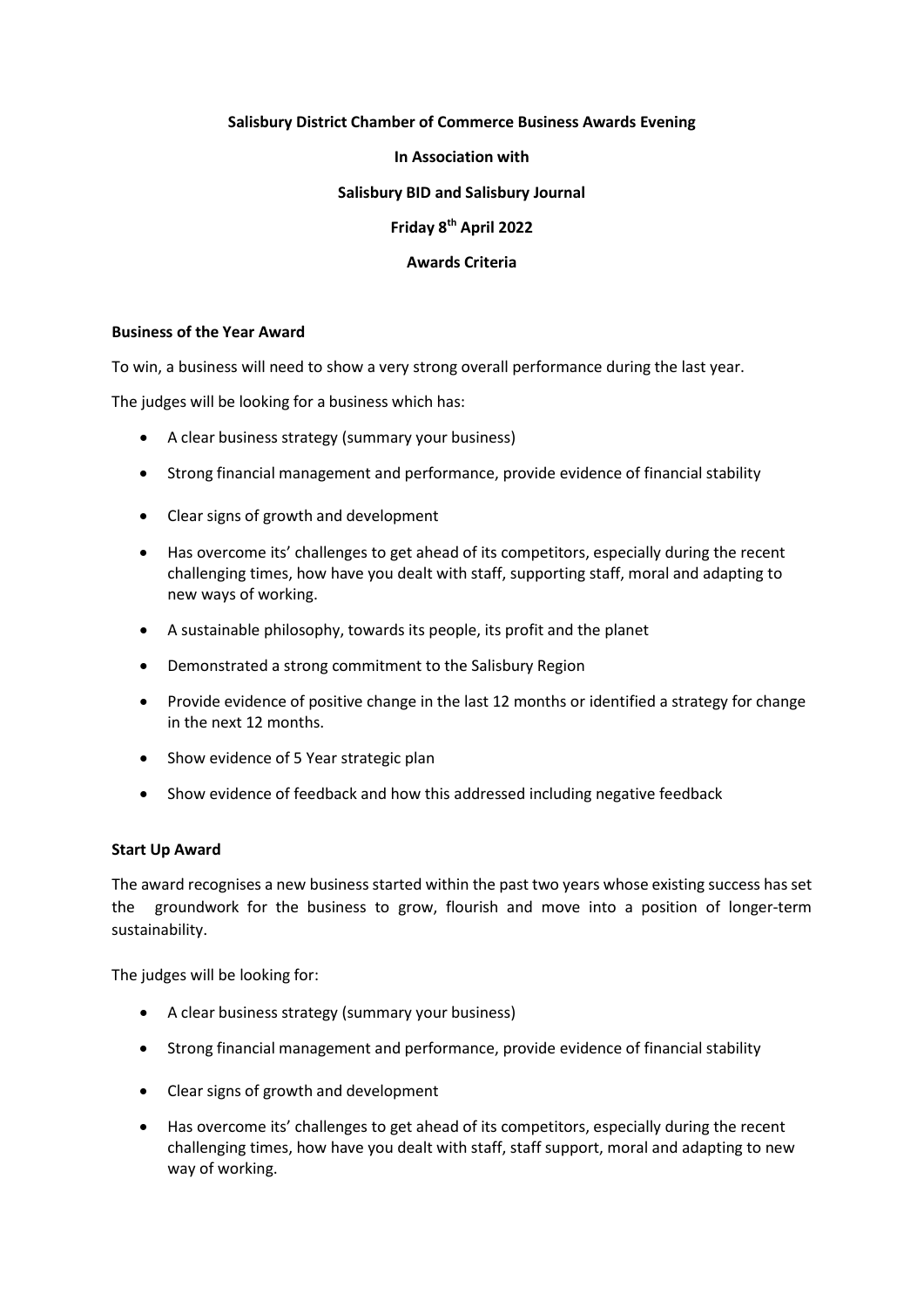- A sustainable philosophy, towards its people, its profit and the plant
- Demonstrated a strong commitment to the Salisbury Region
- Provide evidence of positive change in the last 12 months or identified a strategy for change in the next 12 months.
- Show evidence of 5 Year strategic planning
- Show evidence of feedback and how this addressed including negative feedback

#### **Innovation Excellence Award**

This category seeks to highlight organisations that have identified new products or services and successfully brought them to market or adapted an existing product for a new market.

The judges will be looking for:

- A clearly conveyed business idea
- Specific achievements
- Opportunity for business growth and development
- Provided evidence of positive change in the last 12 months or identified a strategy for change in thenext 12months

## **Sustainability Award**

The judges will be looking for:

- Demonstrate how your business has adapted to improve its sustainability
- A clearly conveyed business idea
- Specific achievements
- Opportunity for business growth and development
- Provided evidence of positive change in the last 12 months or identified a strategy for change in thenext 12months